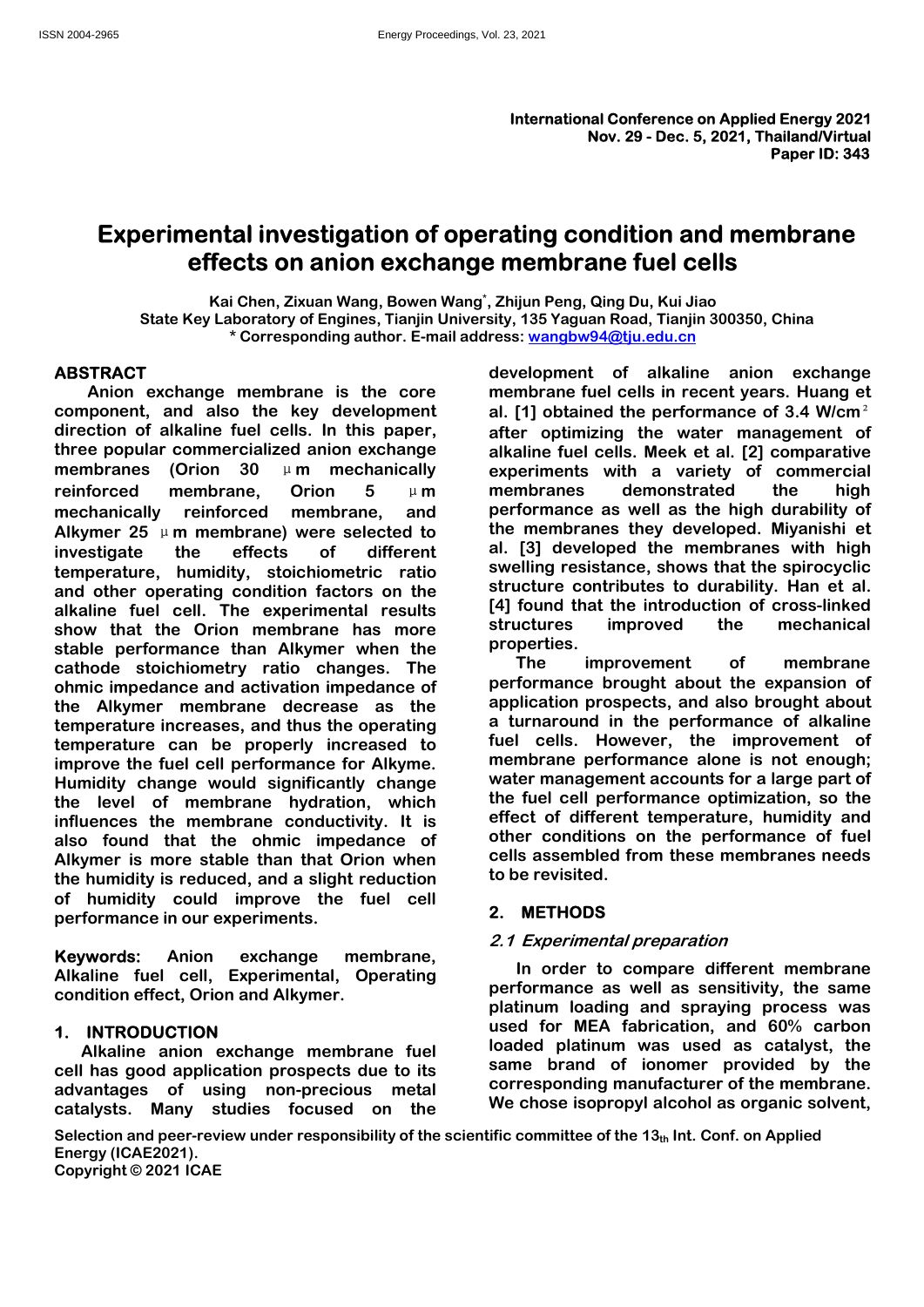Energy Proceedings, Vol. 23, 2021<br>
Which was sprayed after ultrasonic shocking of<br>
ink and treated with potassium hydroxide<br>
solution for cell assembly. Also 80%<br>
compression rate was taken for the gas<br>
diffusion layer, a

which was sprayed after ultrasonic shocking of at 25A current wink and treated with potassium hydroxide and it can be solution for cell assembly. Also 80% showed a large diffusion layer, and the same plan was used for act



Energy Proceedings, Vol. 23, 2021<br>which was sprayed after ultrasonic shocking of at 25A current were selected for comparison,<br>ink and treated with potassium hydroxide and it can be seen that the two batteries<br>solution for Energy Proceedings, Vol. 23, 2021<br>
Shergy Proceedings, Vol. 23, 2021<br>
which was sprayed after ultrasonic shocking of at 25A current were selected for comparison,<br>
ink and treated with potassium hydroxide and it can be see Energy Proceedings, Vol. 23, 2021<br>
which was sprayed after ultrasonic shocking of at 25A current were selected for comparison,<br>
ink and treated with potassium hydroxide and it can be seen that the two batteries<br>
solution Energy Proceedings, Vol. 23, 2021<br>
which was sprayed after ultrasonic shocking of<br>
ink and treated with potassium hydroxide<br>
solution is and it can be seen that the two batteries<br>
solution of cell assembly. Also 80%<br>
compr Energy Proceedings, Vol. 23, 2021<br>
all three membranes made fuel three membranes made and it can be seen that the two batteries<br>
solution for cell assembly. Also 80% showed a large difference in the concentration<br>
sompress Energy Proceedings, Vol. 23, 2021<br>
which was sprayed after ultrasonic shocking of<br>
in the anded with potassium hydroxide<br>
solution for cell assembly. Also 80% showed a large difference in the concentration<br>
compression ra Energy Proceedings, Vol. 23, 2021<br>
which was sprayed after ultrasonic shocking of<br>
in a treated with potassium hydroxide<br>
solution for cell assembly. Also 80% showed a large difference in the towo<br>
solution for cell assem Energy Proceedings, Vol. 23, 2021<br>
Ch was sprayed after ultrasonic shocking of<br>
at 25A current were selected for comparison,<br>
and treated with potassium hydroxide<br>
and it can be seen that the two batteries<br>
intion for cel Energy Proceedings, Vol. 23, 2021<br>
Which was sprayed after ultrasonic shocking of<br>
ink and treated of the protososium by the cathode and it can be seen that the two batteries<br>
solution for cell assembly. Also 80% showed a standard many proceedings, vol. 23, 2021<br>
serge Proceedings, vol. 23, 2021<br>
ink and treated with potassium hydroxide<br>
solution for cell assembly. Also 80% showed alarge difference in the concentration<br>
sompression rate wa matrix and treated with published with a foreign Proceedings. Vol. 23, 2021<br>
which was sprayed after ultrasonic shocking of at 25A current were selected for comparison,<br>
included with potassium hydroxide and it can be see N'axos-2965<br>
Energy Processings, Vol. 23, 2021<br>
which was sprayed after ultrasonic shocking of<br>
at 25A current were selected for comparison,<br>
solution for cell assembly. Also 80% showed a large difference in the concentra Energy Processings. Vol. 23. 2021<br>
Energy Processings. Vol. 23. 2021<br>
which was sprayed after ultrasonic shocking of<br>
int and tracked with potasium hydroxide<br>
solution for cell assembly. Also 80% showed a large difference Energy Processings. Vol. 23. 2021<br>
which was sprayed after ultrasonic shocking of<br>
in the radio and it can be seen that the two batteries<br>
in the radio and it can be seen that the two batteries<br>
solution for cell assembly **Example Proceedings.** Vol. 23, 2021<br>
Which was sprayed after ultrasonic shocking of<br>
in the characted with polarism hydroxide<br>
solution for cell assembly. Also 80% showed a large difference in the concentration<br>
compress **Example Processings.** You 23, 2021<br>
Which was sprayed after ultrasonic shocking of at 25A current were selected for comparison,<br>
ink and treated with potassium hydroxide and it can be seen that the two batteries<br>
solutio <sup>ol. 23, 2021</sup><br>at 25A current were selected for comparison,<br>and it can be seen that the two batteries<br>showed a large difference in the concentration<br>loss, while the ohmic loss was smaller and the<br>activation loss was larger bless, 2021<br>at 25A current were selected for comparison,<br>and it can be seen that the two batteries<br>showed a large difference in the concentration<br>loss, while the ohmic loss was smaller and the<br>activation loss was larger in blem 23, 2021<br>at 25A current were selected for comparison,<br>and it can be seen that the two batteries<br>showed a large difference in the concentration<br>loss, while the ohmic loss was smaller and the<br>activation loss was larger ol. 23, 2021<br>
at 25A current were selected for comparison,<br>
and it can be seen that the two batteries<br>
showed a large difference in the concentration<br>
loss, while the ohmic loss was smaller and the<br>
activation loss was lar bol. 23, 2021<br>at 25A current were selected for comparison,<br>and it can be seen that the two batteries<br>showed a large difference in the concentration<br>loss, while the ohmic loss was smaller and the<br>activation loss was larger ol. 23, 2021<br>at 25A current were selected for comparison,<br>and it can be seen that the two batteries<br>showed a large difference in the concentration<br>loss, while the ohmic loss was smaller and the<br>activation loss was larger i ol. 23, 2021<br>at 25A current were selected for comparison,<br>and it can be seen that the two batteries<br>showed a large difference in the concentration<br>loss, while the ohmic loss was smaller and the<br>activation loss was larger i of 23, 2021<br>at 25A current were selected for comparison,<br>and it can be seen that the two batteries<br>showed a large difference in the concentration<br>loss, while the ohmic loss was smaller and the<br>activation loss was larger in ol. 23, 2021<br>at 25A current were selected for comparison,<br>and it can be seen that the two batteries<br>showed a large difference in the concentration<br>loss, while the ohmic loss was smaller and the<br>activation loss was larger i ol. 23, 2021<br>at 25A current were selected for comparison,<br>and it can be seen that the two batteries<br>showed a large difference in the concentration<br>loss, while the ohmic loss was smaller and the<br>activation loss was larger i ol. 23, 2021<br>at 25A current were selected for comparison,<br>and it can be seen that the two batteries<br>showed a large difference in the concentration<br>loss, while the ohmic loss was smaller and the<br>activation loss was larger i ol. 23, 2021<br>at 25A current were selected for comparison,<br>and it can be seen that the two batteries<br>showed a large difference in the concentration<br>loss, while the ohmic loss was smaller and the<br>activation loss was larger i accounted for the major particulary and the major showed a large difference in the concentration loss, while the ohmic loss was smaller and the activation loss was larger in group Alkymer compared with group Orion-5. It ca ol. 23, 2021<br>at 25A current were selected for comparison,<br>and it can be seen that the two batteries<br>showed a large difference in the concentration<br>loss, while the ohmic loss was smaller and the<br>activation loss was larger i ol. 23, 2021<br>at 25A current were selected for comparison,<br>and it can be seen that the two batteries<br>showed a large difference in the concentration<br>loss, while the ohmic loss was smaller and the<br>activation loss was larger ol. 23, 2021<br>at 25A current were selected for comparison,<br>and it can be seen that the two batteries<br>showed a large difference in the concentration<br>loss, while the ohmic loss was smaller and the<br>activation loss was larger ad 25A current were selected for comparison,<br>and it can be seen that the two batteries<br>showed a large difference in the concentration<br>loss, while the ohmic loss was smaller and the<br>activation loss was larger in group Alky at 25A current were selected for comparison,<br>at 25A current were selected for comparison,<br>showed a large difference in the concentration<br>loss, while the ohmic loss was smaller and the<br>activation loss was larger in group A impedance.



Alkymer

Is made of Orion-5 and<br>
Ir<br>
SSION<br>
Tratio<br>
ion loss was more<br>
control experiments,<br>
ging the cathode<br>
sed to investigate for<br>
d Alkymer. When the<br>
s reduced from 0.5<br>
two groups showed<br>
ges When the current<br>
an be seen in curves, the performance of the three 1922<br>
1922<br>
1922<br>
1923<br>
1923<br>
1934<br>
1934<br>
1934<br>
1945<br>
1945<br>
1947<br>
1947<br>
1947<br>
1947<br>
1947<br>
1947<br>
1947<br>
1947<br>
1947<br>
1947<br>
1947<br>
1947<br>
1947<br>
1947<br>
1947<br>
1947<br>
1947<br>
1947<br>
1947<br>
1947<br>
1947<br>
1947<br>
1947<br>
1947<br>
1947<br>
1947<br>
1947<br> was Alkymer, Orion-30 and Orion-5 in described to the method of changing the cathod and 100%. Hydre the performance different fuel cells and 100%. Hydre and 100% of the cells and the performance of the cells and the method in this experiment, 60°C and 80°C; 0.0  $\frac{1}{2}$ <br>  $\frac{1}{2}$ <br>  $\frac{1}{2}$ <br>  $\frac{1}{2}$ <br>  $\frac{1}{2}$ <br>  $\frac{1}{2}$ <br>  $\frac{1}{2}$ <br>  $\frac{1}{2}$ <br>  $\frac{1}{2}$ <br>  $\frac{1}{2}$ <br>  $\frac{1}{2}$ <br>  $\frac{1}{2}$ <br>  $\frac{1}{2}$ <br>  $\frac{1}{2}$ <br>  $\frac{1}{2}$ <br>  $\frac{1}{2}$ <br>  $\frac{1}{2}$ <br>  $\frac{1}{2}$ <br>  $\frac{1}{2}$ <br>  $\frac{1}{2}$ 0.6<br>  $\frac{0.0 + 0.1}{0.00 \times 0.4}$  0.6 0.8 1.0 1:2 1.4 1.6 1.8 2.0<br>
Fig. 1. Polarization curves of different fuel cells<br>
2.2 Experimental procedure<br>
In this experimental procedure<br>
In this experimental procedure<br>
In this expe by 02/04 b4 10 l/2 14 18 18 18 10<br>
Fig. 1. Polarization curves of different fuel cells<br>
2.2 Experimental proceedure<br>
2.2 Experimental proceedure<br>
2.2 Experimental proceedure<br>
and 100% RH; and 0.0°C and 80°C; 80% RH<br>
and Cathode inlet volume was reduced from 0.5<br>
different impediate of the cathode inclusion of the cathode information<br>
of the cathode increase of the cathode increase of the method stockhiometry ratio<br>
since the concentratio Let  $\begin{array}{c|c}\n\hline\n\vdots & \vdots & \vdots & \vdots \\
\hline\n0.000 & 0.01 & 0.02 & 0.03 \\
\hline\n\end{array}$ <br>
Eig. 2. EIS results of fuel cells made of Orion-5 and Alkymer<br>
3. **RESULTS AND DISCUSSION**<br>
3.1 Effect of stoichiometry ratio<br>
Since the concentra different impedance changes When the current o.000<br>
o.01 0.02 0.03<br>
Fig. 2. EIS results of fuel cells made of Orion-5 and<br>
Alkymer<br>
3. RESULTS AND DISCUSSION<br>
3.1 Effect of stoichiometry ratio<br>
Since the concentration loss was more<br>
since the concentration loss was  $\begin{array}{c|l} \hline \end{array}$ <br>  $\begin{array}{c} 0.000 \end{array}$ <br>  $\begin{array}{c} 0.01 \end{array}$ <br>  $\begin{array}{c} 0.01 \end{array}$ <br>  $\begin{array}{c} 0.02 \end{array}$ <br>  $\begin{array}{c} 0.03 \end{array}$ <br>  $\begin{array}{c} 2 \cdot ( \Omega ) \\$ <br> **3. RESULTS AND DISCUSSION**<br>  $\begin{array}{c} 3.1 \text{ Effect of stoichiometry ratio} \\ 0.5 \text{ Since the concentration loss was more  
influential in the above$  $\begin{array}{c|l}\n\end{array}$ <br>  $\begin{array}{c|l}\n\end{array}$ <br>  $\begin{array}{c|l}\n\end{array}$ <br>  $\begin{array}{c|l}\n\end{array}$ <br>
Fig. 2. EIS results of fuel cells made of Orion-5 and<br>
Alkymer<br>
3. **RESULTS AND DISCUSSION**<br>
3.1 Effect of stoichiometry ratio<br>
Since the concent  $\begin{array}{c|l} \hline \end{array}$ <br>  $\begin{array}{c} 0.000 \end{array}$ <br>  $\begin{array}{c} 0.01 \end{array}$ <br>  $\begin{array}{c} 0.01 \end{array}$ <br>  $\begin{array}{c} 0.02 \end{array}$ <br>  $\begin{array}{c} 0.03 \end{array}$ <br>  $\begin{array}{c} 2'(\Omega) \end{array}$ <br> **3. RESULTS AND DISCUSSION**<br>  $\begin{array}{c} 3.1 \text{ Effect of stoichiometry ratio} \\ \hline \end{array}$ <br>
Since the  $(0.000 \text{ L})$ <br>  $(0.01 \text{ L})$ <br>  $(0.02 \text{ L})$ <br>  $(0.03 \text{ R})$ <br>
Fig. 2. EIS results of fuel cells made of Orion-5 and<br>
Alkymer<br>
3. RESULTS AND DISCUSSION<br>
3.1 Effect of stoichiometry ratio<br>
Since the concentration loss was more<br>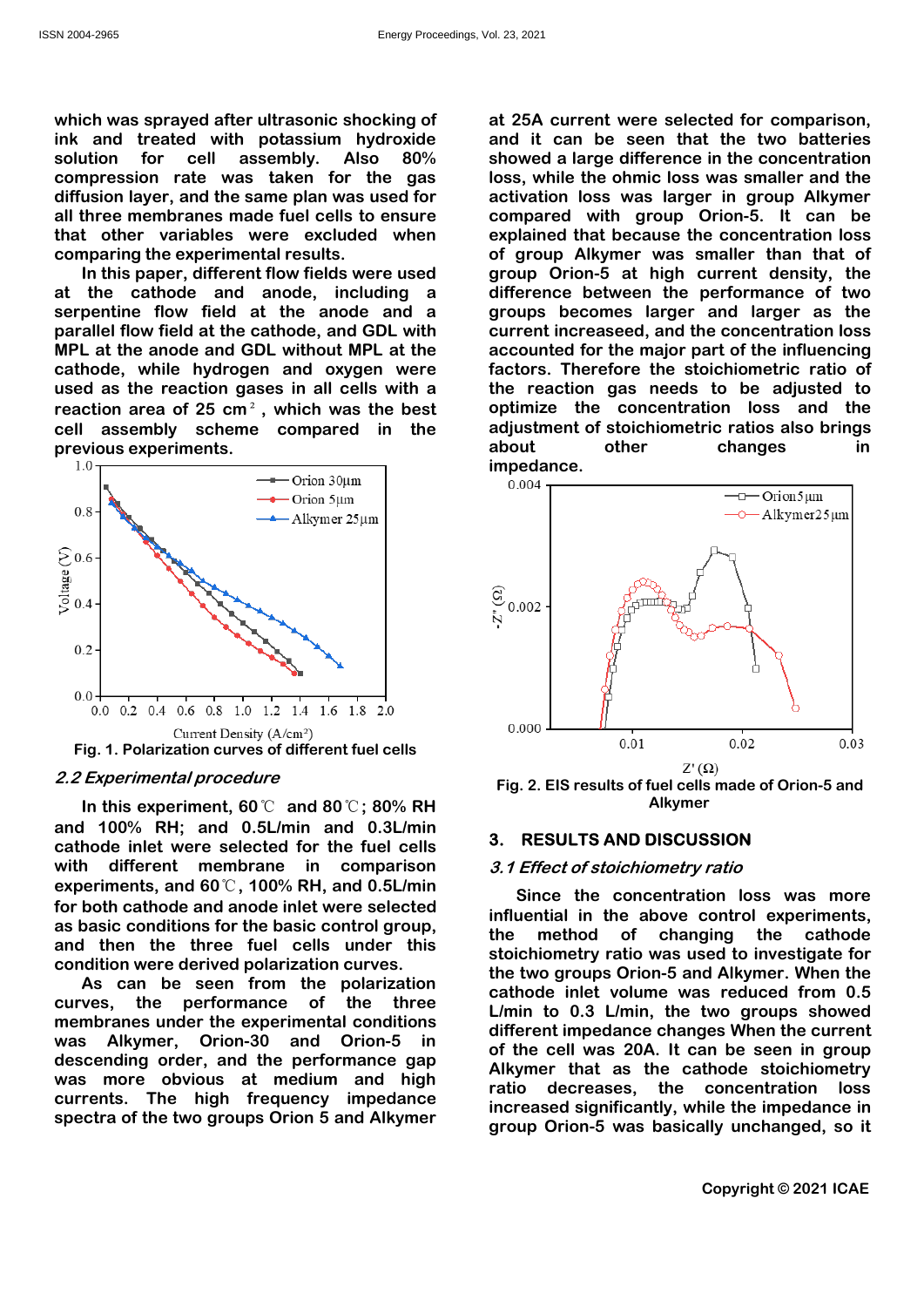Energy Proceedings, Vol. 23, 2021<br>
can be concluded that Alkymer is more<br>
sensitive to the change of stoichiometry ratio,<br>
and the optimization of the performance of this<br>
cell can be achieved by adjusting the<br>
stoichiome Energy Proceedings, Vol. 23, 2021<br>
can be concluded that Alkymer is more<br>
sensitive to the change of stoichiometry ratio,<br>
and the optimization of the performance of this<br>
cell can be achieved by adjusting the<br>
stoichiome Energy Proceedings, Vol. 23, 2021<br>
can be concluded that Alkymer is more<br>
sensitive to the change of stoichiometry ratio,<br>
and the optimization of the performance of this<br>
stoichiometry ratio. The change of<br>
stoichiometry Energy Proceedings, Vol. 23, 2021<br>
can be concluded that Alkymer is more<br>
sensitive to the change of stoichiometry ratio,<br>
and the optimization of the performance of this<br>
stoichiometry ratio. The change of stoichiometry Energy Proceedings, Vol. 23, 2021<br>
can be concluded that Alkymer is more<br>
sensitive to the change of stoichiometry ratio,<br>
cell can be achieved by adjusting the<br>
ecll can be achieved by adjusting the<br>
stoichiometry ratio. Energy Proceedings, Vol. 23, 2021<br>
can be concluded that Alkymer is more<br>
sensitive to the change of stoichiometry ratio,<br>
and the optimization of the performance of this<br>
cell can be achieved by adjusting the<br>
stoichiome

can be concluded that Alkymer is more<br>
sensitive to the change of stoichiometry ratio,<br>
cell can be obtimization of the performance of this<br>
stoichiometry ratio. The change of stoichiometry ratio as less effect on Orion-5 can be concluded that Alkymer is more<br>
sensitive to the change of stoichiometry ratio,<br>
cell can be achieved by adjusting the<br>
scolicionenty ratio. The change of this<br>
scolicionenty ratio and sense frect on Orion-5<br>
stoic can be concluded that Alkymer is more<br>
sensitive to the change of stoichiometry ratio. The change of stoichiometry ratio. The change of stoichiometry ratio as less effect on Orion-5<br>
stoichiometry ratio. The change of sto can be concluded that Alklymer is more in the sacking in the sacking of the performance of this can be achieved by adjusting the stockholometry ratio. The change of this stockholometry ratio. The change of the change of t sensitive to the change of stoichinometry ratio.<br>
and the optimization of the performance of this<br>
cell can be achieved by adjusting the<br>
stoichinometry ratio. The change of<br>
stoichinometry ratio. The change of<br>
achieved and the optimization of the performance of the interval conditions.<br>
scolichiometry ratio. The change of coron-5<br>
stoichiometry ratio. The change of coron-6<br>
conflict membrane, when this group faced different<br>
basically u cell can be achieved by adjusting the change of<br>stoichiometry ratio. The change of<br>stoichiometry ratio has less effect on Orion-5<br>cathode stoichiometry ratio has less effect on Orion-5<br>cathode stoichiometry ratios, the im





ing conditions is not<br>ing conditions is not<br>nce optimization can<br>ropriately increasing<br>5.<br>Copyright © 2021 ICAE Fig. 3. EIS results of Orion-5 with different<br>
Fig. 3. EIS results of Orion-5 with different<br>
Fig. 3. EIS results of Orion-5 with different<br>
Fig. 3. EIS results of Orion-5 with different<br>
Fig. 3. EIS results of Orion-5 wi  $\begin{array}{c}\n\mathbb{G}_{0.002} \\
\downarrow_{\text{b}}\n\end{array}$ <br>  $\begin{array}{c}\n\mathbb{G}_{0.000} \\
\downarrow_{0.005}\n\end{array}$ <br>  $\begin{array}{c}\n\mathbb{G}_{0.000} \\
\downarrow_{0.005}\n\end{array}$ <br>  $\begin{array}{c}\n\mathbb{G}_{100} \\
\downarrow_{0.005}\n\end{array}$ <br>  $\begin{array}{c}\n\mathbb{G}_{100} \\
\downarrow_{0.016}\n\end{array}$ <br>  $\begin{array}{c}\n\mathbb{G}_{200} \\$  $\begin{array}{c}\n\mathbb{S}_{0.002}\n\downarrow\n\end{array}$ <br>  $\begin{array}{c}\n\mathbb{S}_{0.002}\n\downarrow\n\end{array}$ <br>  $\begin{array}{c}\n\mathbb{S}_{0.002}\n\downarrow\n\end{array}$ <br>  $\begin{array}{c}\n\mathbb{S}_{10.000}\n\downarrow\n\end{array}$ <br>  $\begin{array}{c}\n\mathbb{S}_{200}\n\downarrow\n\end{array}$ <br>  $\begin{array}{c}\n\mathbb{S}_{11}\n\downarrow\n\end{array}$ <br>  $\begin{array}{c}\n\mathbb{S}_{12}\n\down$ became smaller but the ohmic impedance of the smaller increase the temperature increase the temperature smaller, and the activation impedance of proup Orion-5 became smaller, and the activation impedance of group Orion-5 <sup>2</sup><br>
because the the first definition of the first defined in the first defined in the first defined and the current of the call was 5A,<br>  $Z^2$  Effect of temperature<br>
When the current of the cell was 5A,<br>
experiments, we increase the temperature to reduce the  $\begin{array}{c}\n\circ \\
\circ \\
\circ\n\end{array}$ <br>  $\begin{array}{c}\n\circ \\
\circ\n\end{array}$ <br>  $\begin{array}{c}\n\circ \\
\circ\n\end{array}$ <br>  $\begin{array}{c}\n\circ \\
\circ\n\end{array}$ <br>  $\begin{array}{c}\n\circ \\
\circ\n\end{array}$   $\begin{array}{c}\n\circ \\
\circ\n\end{array}$ <br>
Fig. 4. EIS results of Alkymer-25 with different<br>  $\begin{array}{c}\n\circ \\
\circ\n\end{array}$  and  $\begin{array$  $\begin{array}{c}\n 0.000 \\
 0.005\n \end{array}$ <br>  $\begin{array}{c}\n 0.010 \\
 0.015\n \end{array}$ <br>  $\begin{array}{c}\n 2.000 \\
 0.015\n \end{array}$ <br>  $\begin{array}{c}\n 2.000 \\
 -0.015\n \end{array}$ <br>  $\begin{array}{c}\n 2.000 \\
 -0.015\n \end{array}$ <br>  $\begin{array}{c}\n 0.020\n \end{array}$ <br>  $\begin{array}{c}\n 2.000 \\
 -0.015\n \end{array}$ <br>  $\begin{array}{c}\n 0$  $\frac{8}{10000}$ <br>  $\frac{1}{0.0005}$ <br>  $\frac{27}{0.010}$ <br>  $\frac{27}{0.015}$ <br>
Fig. 4. EIS results of Alkymer-25 with different<br>
stoichiometric ratio<br>
3.2 Effect of temperature<br>
When the current of the cell was 5A,<br>
through the two sets  $0.000 + \frac{1}{1000}$ <br>  $0.010 - \frac{1}{1000}$ <br>  $0.015 - \frac{1}{1000}$ <br>  $0.015 - \frac{1}{1000}$ <br>  $0.015 - \frac{1}{1000}$ <br>  $0.015 - \frac{1}{1000}$ <br>  $0.015 - \frac{1}{1000}$ <br>  $0.015 - \frac{1}{1000}$ <br>  $0.015 - \frac{1}{1000}$ <br>  $0.015 - \frac{1}{1000}$ <br>  $0.015 - \frac{1}{1000}$ <br> <sup>0.005</sup><sup>0.016</sup><sup>0.016</sup><sup>0.015</sup><sup>0.020</sup><br>
Fig. 4. EIS results of Alkymer-25 with different<br>
stoichiometric ratio<br>
3.2 Effect of temperature<br>
When the current of the cell was 5A,<br>
through the two sets of temperature change<br>
exp Eq. 4. EIS results of Alkymer-25 with different<br>stoichiometric ratio<br>3.2 Effect of temperature<br>When the current of the cell was 5A,<br>through the two sets of temperature change<br>experiments, we can see that when the<br>temperat Fig. 4. EIS results of Alkymer-25 with different<br>stoichiometric ratio<br>3.2 Effect of temperature<br>When the current of the cell was 5A,<br>through the two sets of temperature change<br>experiments, we can see that when the<br>tempera stoichiometric ratio<br>
stoichiometric ratio<br>
When the current of the cell was 5A,<br>
through the two sets of temperature change<br>
experiments, we can see that when the<br>
experiments, we can see that when the<br>
temperature incre 3.2 Effect of temperature<br>When the current of the cell was 5A,<br>through the two sets of temperature change<br>experiments, we can see that when the<br>temperature increased from 60°C to 80°C, the<br>two groups showed different impe When the current of the cell was 5A,<br>through the current of the cell was 5A,<br>through the two sets of temperature change<br>experiments, we can see that when the<br>temperature increased from 60  $\degree$  to 80  $\degree$ , the<br>changes, whi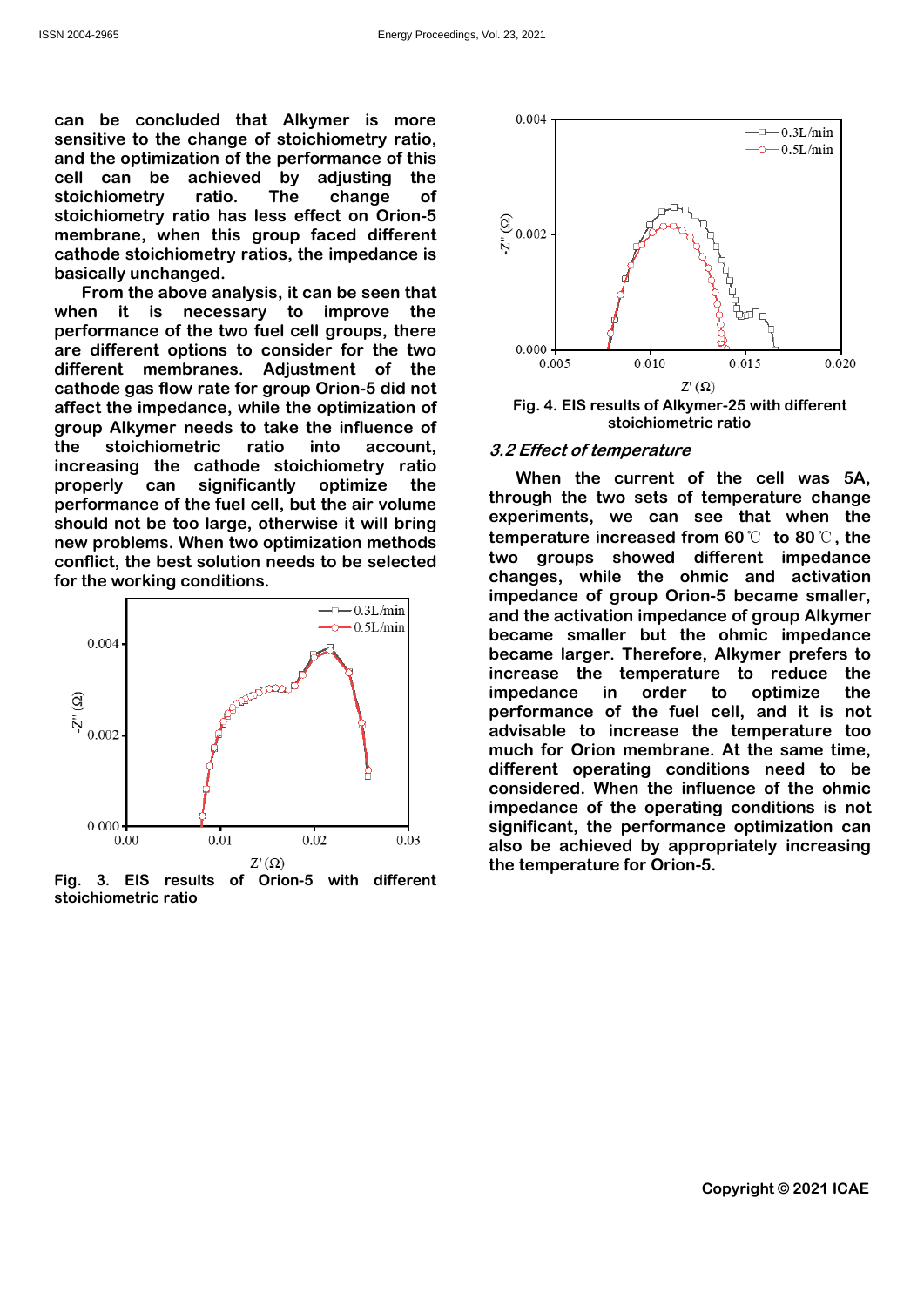

temperature<br> $0.008$ 







humidity



temperature<br>the results above, we can see Fig. 8. EIS results of Orion-5 with different humidity

nition impedance were<br>
which should be<br>
n of the flow channel<br>
while the different<br>
should be related to<br>
when the humidity<br>
ranes have different<br>
When a new anion<br>
tinto use, it needs to<br>
properties to achieve<br>
so roperti 1.3. EST established by the interest of the two groups changed and content of the seased while the relative buring the realist of prior of the two groups changed and content of the two groups changed by the decrease in ac  $\begin{array}{c}\n 0.002 \\
 0.000\n \end{array}$ <br>  $\begin{array}{c}\n 0.000 \\
 0.000\n \end{array}$ <br>  $\begin{array}{c}\n 0.000 \\
 0.000\n \end{array}$ <br>  $\begin{array}{c}\n 0.000 \\
 0.000\n \end{array}$ <br>  $\begin{array}{c}\n 0.000 \\
 0.000\n \end{array}$ <br>  $\begin{array}{c}\n 0.000 \\
 0.000\n \end{array}$ <br>  $\begin{array}{c}\n 0.000 \\
 0.000\n \end{array}$ <br>  $\begin{$ 100% to 80%, and the current of fuel cell is 25<br>
11.1  $\frac{1}{2}$ <br>
12.1  $\frac{1}{2}$ <br>
13.1  $\frac{2}{2}$ <br>
13.1  $\frac{2}{2}$ <br>
13.1  $\frac{2}{2}$ <br>
13.1  $\frac{2}{2}$ <br>
13.1  $\frac{2}{2}$ <br>
13.1  $\frac{2}{2}$ <br>
13.1  $\frac{2}{2}$ <br>
13.1  $\frac{2}{2}$ <br>
14.1  $\frac{2}{2}$ <br>
14.1  $\frac{2}{2}$ <br>
14.1  $\frac{2}{2}$ <br>
14.1  $\frac{$  $\frac{1}{2}$ <br>  $\frac{1}{2}$ <br>  $\frac{1}{2}$ <br>  $\frac{1}{2}$ <br>  $\frac{1}{2}$ <br>  $\frac{1}{2}$ <br>  $\frac{1}{2}$ <br>  $\frac{1}{2}$ <br>  $\frac{1}{2}$ <br>  $\frac{1}{2}$ <br>  $\frac{1}{2}$ <br>  $\frac{1}{2}$ <br>  $\frac{1}{2}$ <br>  $\frac{1}{2}$ <br>  $\frac{1}{2}$ <br>  $\frac{1}{2}$ <br>  $\frac{1}{2}$ <br>  $\frac{1}{2}$ <br>  $\frac{1}{2}$ <br>  $\frac{1}{2}$ <br> remained unchanged. Then we can see the  $\frac{0.00}{27}$   $\frac{0.01}{27}$   $\frac{0.03}{27}$   $\frac{0.04}{27}$ <br>
Fig. 6. EIS results of Orion-5 with different<br>
By analyzing the results above, we can see<br>
Fig. 8. EIS results of Orion-5 with different humidity<br>
the decrease in a Fig. 6. EIS results of  $Z(0)$ <br>
Ey analyzing literature<br>
By analyzing the results above, we can see<br>
Eig. 8. EIS results of Orion-5 with different<br>
the decrease in activation impedance, which<br>
the microsoft in this EIS res Fig. 6. EIS results of Drion-5 with different<br>
By analyzing the results above, we can see<br>
the decrease in activation<br>
the decrease in activation<br>
the decrease in activation<br>
the distribution in pedance of the membrane ex By analyzing the results above, we can see<br>
Eq. 8. EIS results of Orion-5 with different humidity<br>
the decrease in activation impedance, which<br>
can be explained by the decrease in activation impedance, which<br>
can be expla membrane materials, when the humidity  $\begin{array}{c}\n\mathbb{G}_{0.002}\n\downarrow\n\end{array}$ <br>  $\begin{array}{c}\n\mathbb{G}_{0.002}\n\downarrow\n\end{array}$ <br>
Fig. 8. Els results of Orion-5 with different humidity<br>
Translation of the set of Orion-5 with different humidity<br>
reducing the inlet humidity, both acti water retention ability. When a new anion  $\begin{array}{c}\n\mathbb{E}_{\mathbf{5}\backslash 0.002}\n\end{array}$ <br>  $\begin{array}{c}\n\mathbb{E}_{\mathbf{5}\backslash 0.002}\n\end{array}$ <br>  $\begin{array}{c}\n\mathbb{E}_{\mathbf{5}\backslash 0.000}\n\end{array}$ <br>  $\begin{array}{c}\n\mathbb{E}_{\mathbf{10}}\n\end{array}$ <br>  $\begin{array}{c}\n\mathbb{E}_{\mathbf{10}}\n\end{array}$ <br>
Fig. 8. EIS results of Orion-5 with  $\begin{array}{c}\n\mathbb{G} \\
\downarrow \\
\downarrow \\
\downarrow\n\end{array}$ <br> **Be understanding the security of these properties to actual these properties to achieve the internal term of the internal term and concentration impedance were atterned in both celust** Fig. 8. EIS results of Orion-5 with different thumidity<br>  $\begin{bmatrix}\n\frac{1}{2}\sqrt{2} \\
0.000 \\
0.01\n\end{bmatrix}\n\qquad \begin{bmatrix}\n\frac{2}{2}\sqrt{2} \\
0.03\n\end{bmatrix}$ <br>
Fig. 8. EIS results of Orion-5 with different humidity<br>
reducing the inlet humidity, both 1. CONCLUSION<br>
4. CONCLUSION<br>
1. Continues are discussed by the different management<br>
2. Continues and concentration in this EIS results, we can see after<br>
reducing the inlet humidity, both activation<br>
reduced in both cell 1.8. EIS results of Orion-5 with different humidity<br>
In this EIS results of Orion-5 with different humidity<br>
In this EIS results, we can see after<br>
ucing the inlet humidity, both activation<br>
eddnce and concentration imped **Example 12**<br>
Fig. 8. EIS results of Orion-5 with different humidity<br>
In this EIS results of Orion-5 with different humidity<br>
In this EIS results, we can see after<br>
reducing the inlet humidity, both activation<br>
impedance  $0.000$ <br>  $0.01$ <br>  $0.02$ <br>  $0.03$ <br>  $0.03$ <br>
Fig. 8. EIS results of Orion-5 with different humidity<br>
In this EIS results, we can see after<br>
reducing the inlet humidity, both activation<br>
reduced in both cells, which should be<br> <sup>0.00</sup><sup>0.01</sup><sup>0.02</sup><sup>0.03</sup><br>
Fig. 8. EIS results of Orion-5 with different humidity<br>
In this EIS results, we can see after<br>
reducing the inlet humidity, both activation<br>
impedance and concentration impedance were<br>
reduced in Fig. 8. EIS results of Orion-5 with different humidity<br>
In this EIS results, we can see after<br>
reducing the inlet humidity, both activation<br>
impedance and concentration impedance were<br>
reduced in both cells, which should